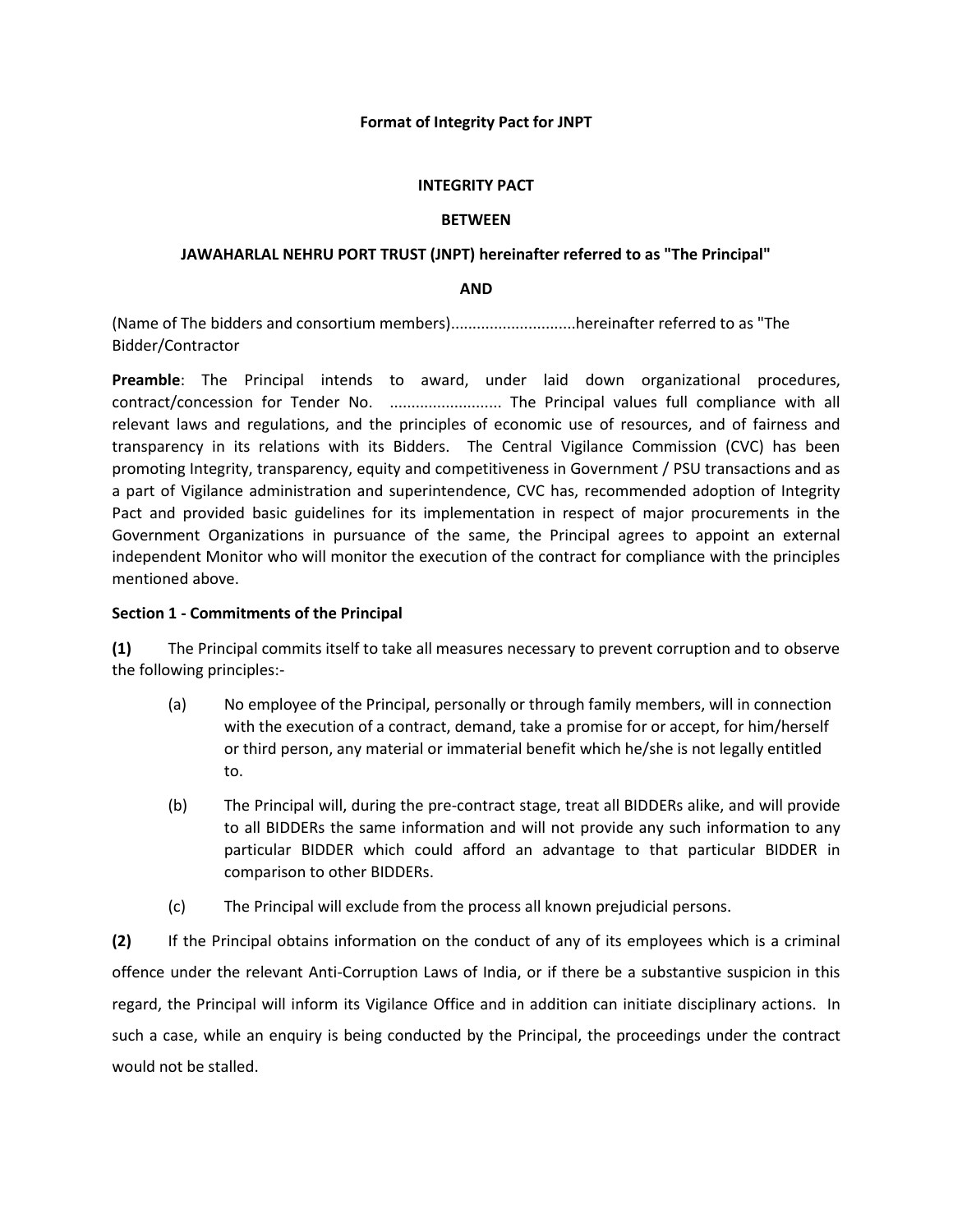## **Section 2 - Commitments of the Bidder / Contractor**

**(1)** The Bidder/Contractor commits themselves to take all measures necessary to prevent corrupt practices, unfair means and illegal activities, during pre-contract as well as post-contract stages. He commits himself to observe the following principles during the contract execution.

- a. The Bidder/Contractor will not, directly or through any other person or firm, offer, promise or give to any of the Principal's employees involved in the execution of the contract or to any third person any material or immaterial benefit, which he/she is not legally entitled to, in order to obtain in exchange of advantage of any kind, whatsoever during the execution of the contract.
- b. The Bidder/Contractor will not enter with other Bidders into any undisclosed agreement or understanding, whether formal or informal. This applies in particular to prices, specifications, certifications, subsidiary contracts, submission or non-submission of bids, or any other actions to restrict competitiveness, or to introduce cartelization in the bidding process.
- c. The Bidder/Contractor will not commit any offence, under the relevant Anticorruption Laws of India; further the Bidder/Contractor will not use improperly, for purposes of competition, or personal gain, or pass on to others, any information or document provided by the Principal, as part of the business relationship, regarding plans, technical proposals and business details, including information contained or transmitted electronically.
- d. The Bidder will not collude with other parties interested in the contract to impair the transparency, fairness and progress of the bidding process, bid evaluation, contracting and implementation of the contract.
- e. The Bidder/Contractor will, when presenting his bid, disclose any and all payments he has made, is committed to or intends to make to agents, brokers or any other intermediaries, in connection with the award of the contract.
- f. The Bidder commits to refrain from giving any compliant directly or through any other manner without supporting it with full and verifiable facts.
- g. The Bidder shall not lend to or borrow any money from or enter into any monetary dealings or transactions, directly or indirectly, with any employee of the Principal.

**(2)** The Bidder/Contractor will not instigate third persons to commit offences outlined above or be an accessory to such offences.

# **Section-3 Disqualification from or exclusion from future contracts**

If the Bidder, before award of contract, has committed a transgression, through a violation of Section-2 or in any other form, such as to put his reliability as Bidder, into question, the principal is entitled to disqualify the Bidder, from the tender process, or to terminate the contract, if already signed, for such reason.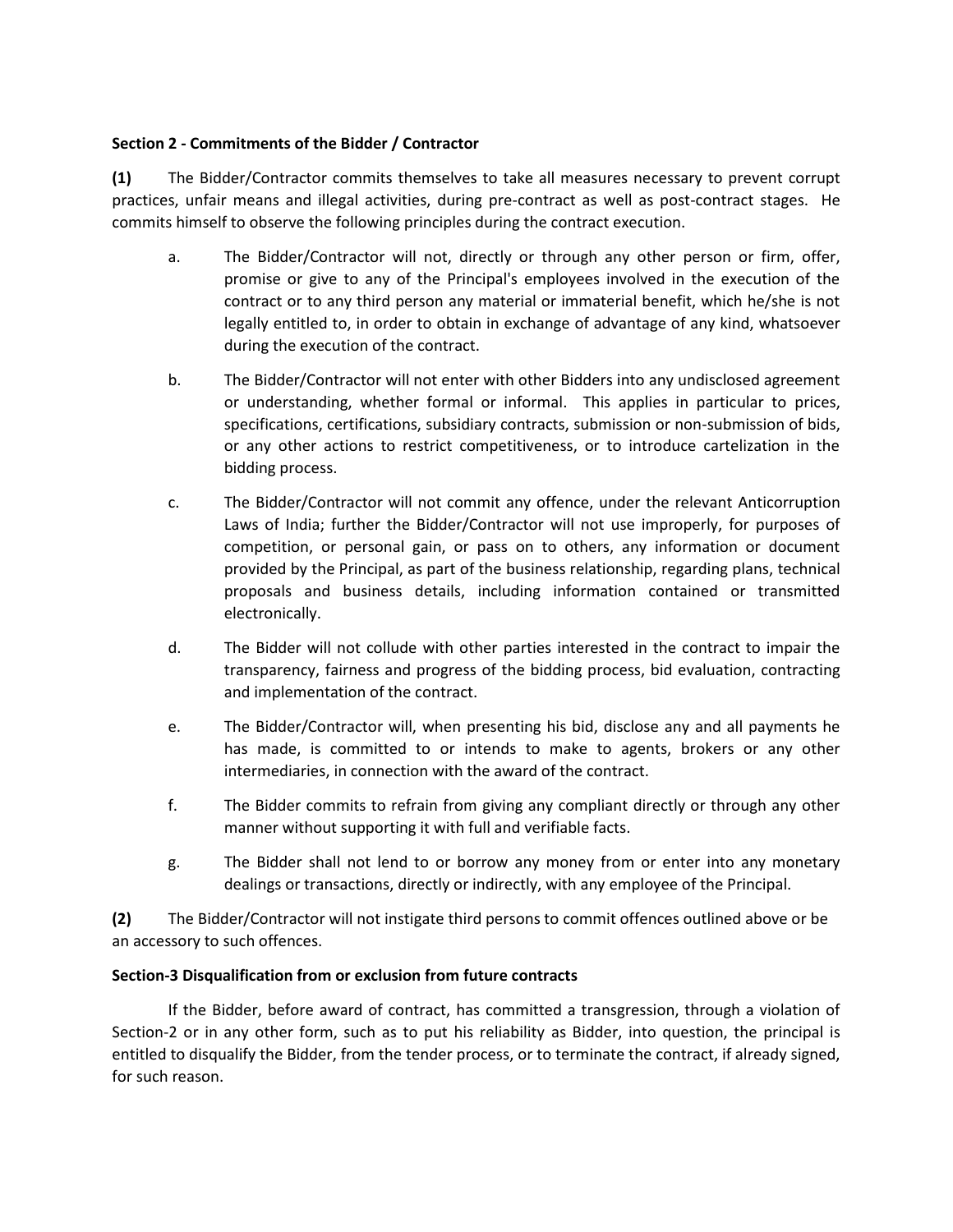1. If the Bidder/Contractor has committed a transgression, through a violation of Section-2, such as to put his reliability, or credibility into question, the Principal is entitled to disqualify the Bidder/Contractor from the tender process, terminate the contract if already awarded and also, to exclude the Bidder/Contractor from future contract award processes. The imposition and duration of the exclusion, will be determined by the severity of the transgression. The severity will be determined, by the circumstances of the case, in particular the number of transgressions, the position of the transgressions, within the company hierarchy of the Bidder and the amount of the damage. The execution will be imposed for a minimum of 6 months and maximum of 3 years.

**Note:** A transgression is considered to have occurred, if in the light of available evidence, no reasonable doubt is possible.

2. The Bidder accepts and undertakes to respect and uphold, the principal's Absolute right to resort to and impose such exclusion and further accepts and undertakes, not to challenge or question such exclusion, on any ground, including the lack of any hearing before the decision, to resort to such exclusion is taken. This undertaking is given freely and after obtaining independent legal advice.

3. If the Bidder/Contractor can prove that, he has restored/recouped the Damage caused by him and has installed a suitable corruption prevention system, the Principal may revoke the exclusion prematurely.

# **Section-4 Compensation for Damages**

**1.** If the Principal has disqualified the Bidder, from the tender process prior to the award, according to Section-3, the Principal is entitled to demand and recover the damages equivalent to Earnest Money Deposit/Bid Security.

2. If the Principal has terminated the contract according to Section-3, or if the Principal is entitled to terminate the contract according to Section-3, the Principal shall be entitled to demand and recover from the Contractor, liquidated damages equivalent to 5% of the contract value, or the amount equivalent to Security Deposit/Performance Bank Guarantee, whichever is higher.

3. The Bidder agrees and undertakes to pay the said amounts, without protest or demur, subject only to condition that, if the Bidder/Contractor can prove and establish that the termination of the contract, after the contract award has caused no damage or less damage than the amount of the liquidated damages, the Bidder/Contractor shall compensate the principal, only to the extent of the damage in the amount proved.

## **Section-5 Previous transgression**

1. The Bidder declares that, no previous transgression has occurred in the last 3 years, with any other company, in any country, or with any other Public Sector Enterprises in India, that could justify his exclusion from the award of the contract.

2. If the Bidder makes incorrect statement on this subject, it can be declared disqualified for the purpose of the contract and the same can be terminated for such reason.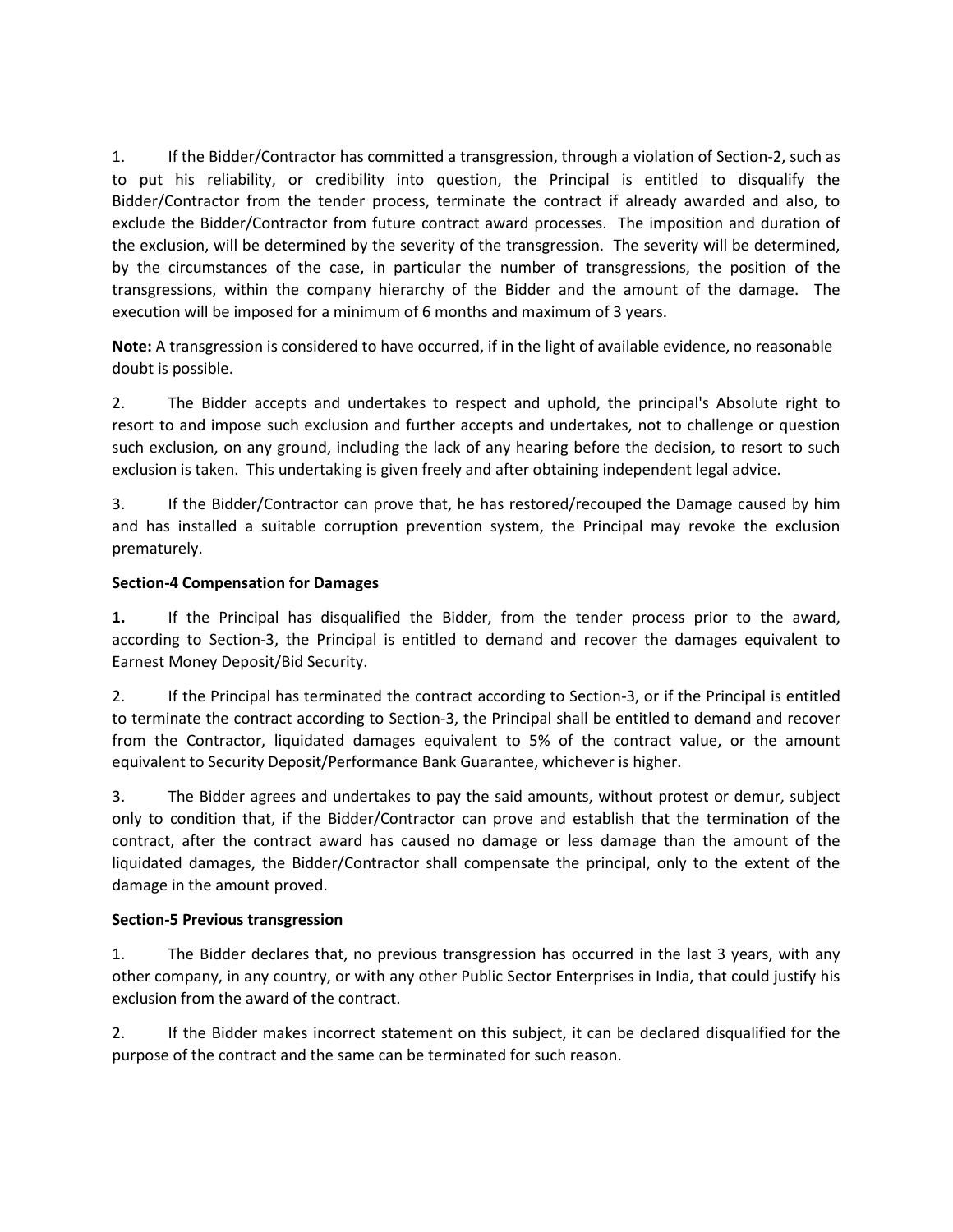# **Section-6 Equal treatment of all Bidders/Contractors/Subcontractors**

**1.** The Bidder/Contractor undertakes to demand from all subcontractors, a commitment in conformity with this Integrity Pact, and to submit it to the Principal before contract signing.

**2.** The Principal will enter into agreements with identical conditions as this one which all Bidders, Contractors and Subcontractors.

**3.** The Principal will disqualify from the tender process all Bidders, who do not sign this part or violates its provisions.

# **Section-7 Criminal charges against violating Bidders / Contractors / Sub contractors**

If the principal obtains knowledge of conduct of a Bidder/Contractor or Subcontractor, or of an employee, or a representative, or an associate of a Bidder/Contractor, or Subcontractor, which constitutes corruption, or if the Principal has substantive suspicion, in this regard, the Principal will inform the Vigilance office.

# **Section-8 External Independent Monitor**

**1.** Pursuant to the need to implement and operate this Integrity Pact the Principal has appointed Shri **Example 1** independent Monitor, for this Pact. The task of the Monitor, is to review independently and objectively, whether and to what extent, the parties comply with the obligations under this agreement.

**2.** The Monitor is not subject to instructions, by the representative of the parties to the Chairperson of the Board of the Principal.

**3.** The Bidder/Contractor accepts that, the monitor has the right to access, without restriction to all Project documentation of the Principal, including that provided by the Contractor. The Bidder/Contractor will also grant the Monitor, upon his request and demonstration of a valid interest, unrestricted and unconditional access, to the project documentation. The same is applicable to Subcontractors. The monitor is under contractual obligation, to treat the information and documents of the Bidder/Contractor/Subcontractor with confidentiality.

**4.** The Principal will provide to the Monitor, sufficient information about all meetings, among the parties related to the Project, provided such meetings could have an impact, on the contractual relations between the Principal and the Bidder/Contactor. The parties offer to the Monitor the option to participate in such meetings.

5. As soon as the Monitor notices a violation of this agreement, he will so inform the Management of the Principal and request the management to discontinue, or heal the violation. Or to take other relevant action. The Monitor can in this regard submit nonbinding recommendations. Beyond this, the Monitor has no right to demand from the parties, that they act in a specific manner, refrain from action or tolerate action.